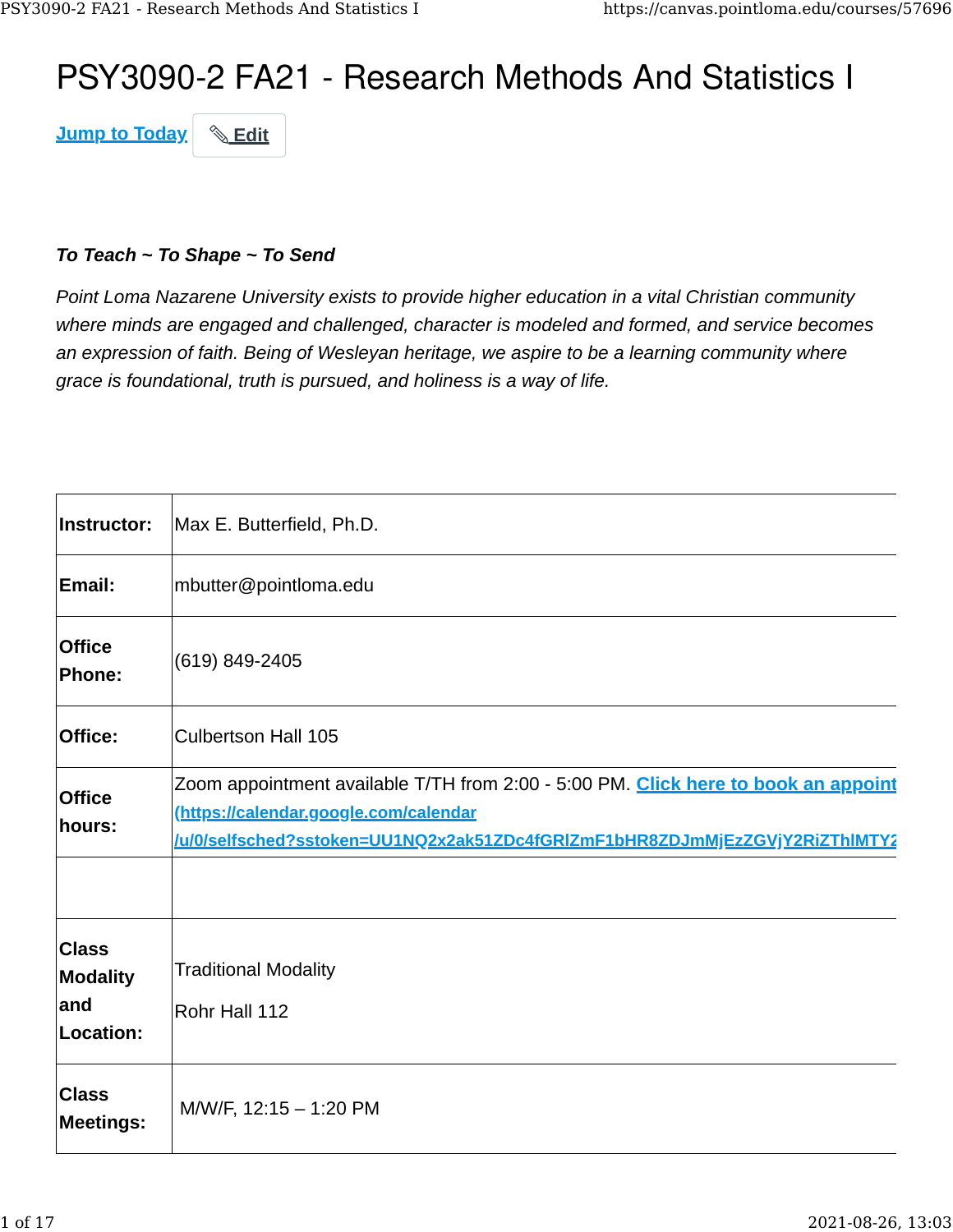$\mathbf{I}$ 

| <b>Department: Psychology</b> |                                                     |
|-------------------------------|-----------------------------------------------------|
| Units:                        | 4                                                   |
|                               | Final Exam: Monday, December 13, 8:30 AM - 10:00 AM |
| Text:                         | None, all materials will be provided free of charge |

### **COURSE DESCRIPTION**

At its core, psychology is a discipline that relies on insights from empirical research. The focus of this course is to train you to produce these insights and to contribute to the scientific understanding of human nature. In so doing, we will focus on developing important skills that will improve your ability to read and understand existing research, develop your own research questions, construct and test hypotheses, analyze data, and communicate research findings to both lay and professional audiences. The skills you learn along the way will improve your scholarship, and they will also give you specialized tools that can be applied outside the classroom in the business world, non-profit sector, health care settings, service industry, and higher education. Classroom activities will focus on lecture, discussion, tutorials, and hands-on practice. You will be evaluated based on your engagement with the material, your knowledge of it, and your ability to apply it to real-world problems and situations. The themes for the course this year will focus on using psychological insights to encourage positive change in the domains of *climate change, inequality, national security, civil rights, race relations, vocation, and personhood.* When all is said and done, it is my hope that you will find the material from this course to be useful, engaging, and an important part of psychological study, no matter what your interests and goals may be.

From the catalog: "Students gain experience in methods of design, data collection, management, and analysis. Students begin a significant research project. This course must be taken in the semester immediately preceding PSY 3091."

#### **COURSE LEARNING OUTCOMES**

Students will be able to…

- Solve real-life, practical problems using psychological science and the scientific method.
- Understand and interpret statistical research findings that are presented in writing, in numerical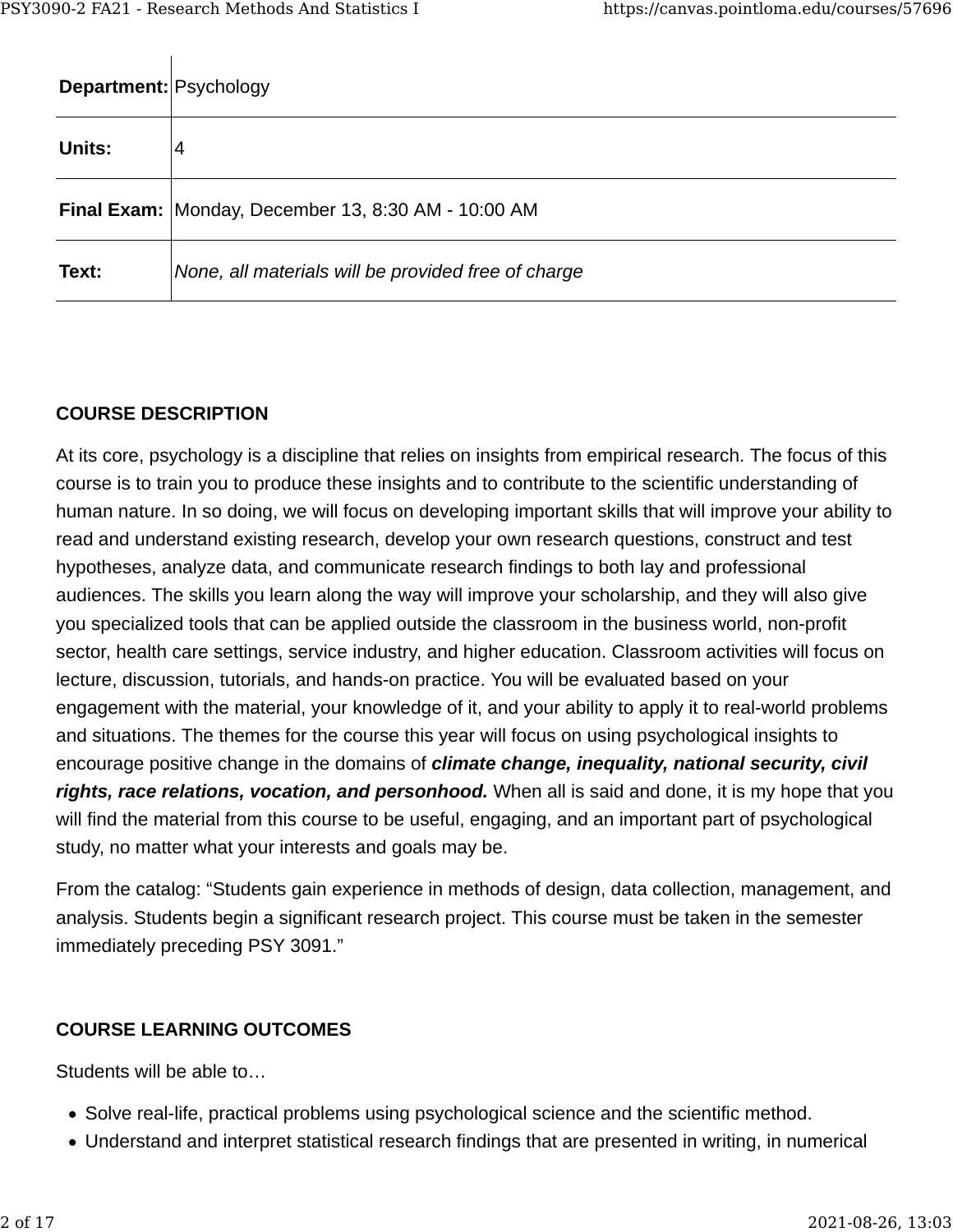form, or as tables or figures.

- Apply statistical concepts in clinical and non-clinical applications to optimize vocational performance. This includes being able to interpret clinical test scores, analyze business and financial performance, and empirically assess decision making outcomes.
- Critically evaluate research claims made by academics, business professionals, and media figures by formulating alternative hypotheses, generating alternative explanations, and designing follow-up and replication studies.
- Identify and remediate potential problems in empirical and non-empirical research. This includes recognition of incomplete literature reviews, design flaws, poorly formed hypotheses, ethics violations, incorrect statistical execution and inference, and unsupported conclusions.
- Present the results of empirical research to professional and lay audiences using written, oral, and visual expression. This includes being able to write a research paper using APA style, construct a poster for a research conference, and present research in a brief oral presentation with visual aids.

# **COURSE CREDIT HOUR INFORMATION**

In the interest of providing sufficient time to accomplish the stated Course Learning Outcomes, this class meets the PLNU credit hour policy for a four unit class delivered over 15 weeks. Specific details about how the class meets the credit hour requirement can be provided by the university or our accrediting bodies.

### **STATE AUTHORIZATION**

State authorization is a formal determination by a state that Point Loma Nazarene University is approved to conduct activities regulated by that state. In certain states outside California, Point Loma Nazarene University is not authorized to enroll online (distance education) students. If a student moves to another state after admission to the program and/or enrollment in an online course, continuation within the program and/or course will depend on whether Point Loma Nazarene University is authorized to offer distance education courses in that state. It is the student's responsibility to notify the institution of any change in his or her physical location. Refer to the map on State Authorization to view which states allow online (distance education) outside of California.

### **USE OF TECHNOLOGY**

In order to be successful in the online environment, you'll need to meet the minimum technology and system requirements; please refer to the Technology and System Requirements information. Additionally, students are required to have headphone speakers compatible with their computer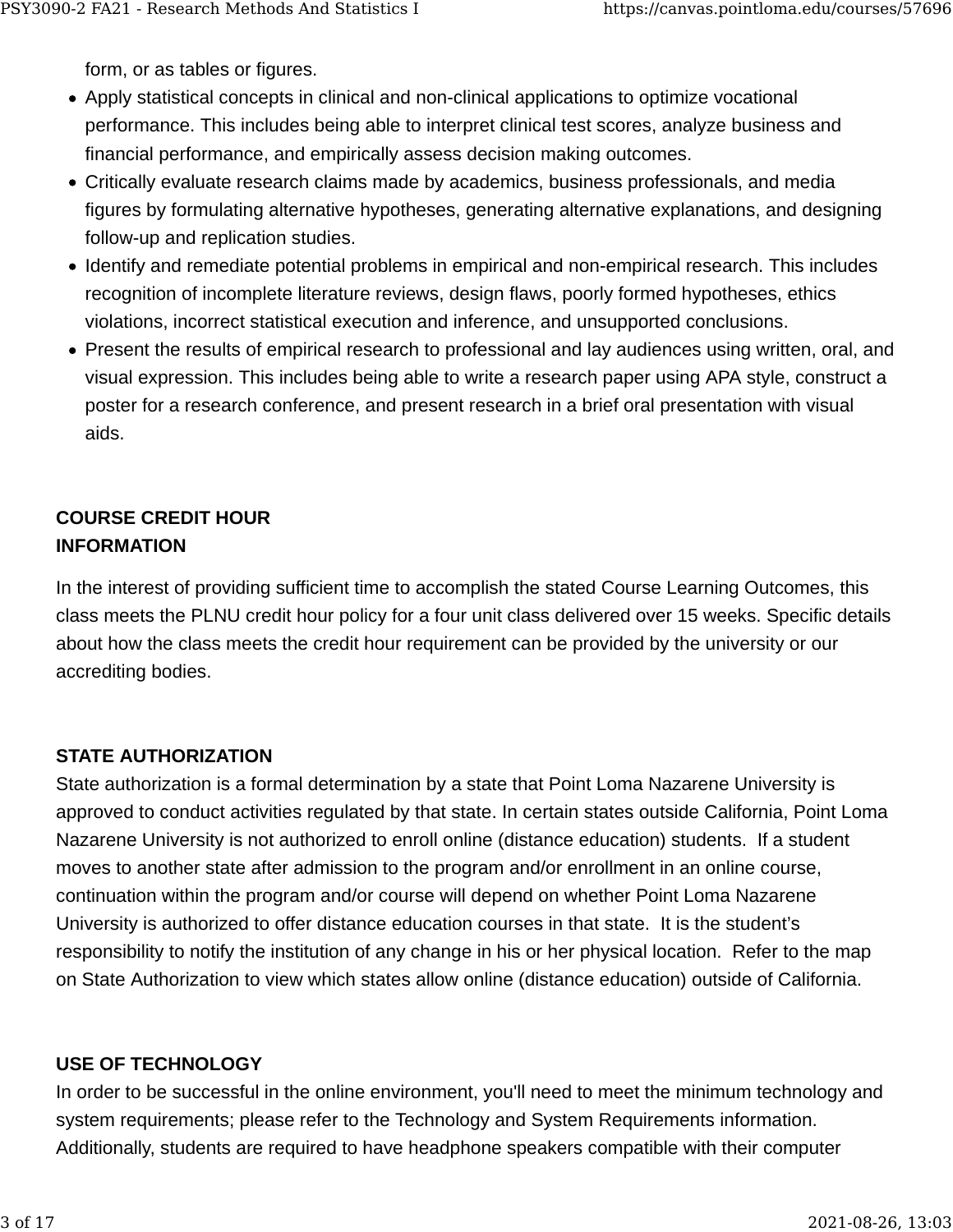available to use. If a student is in need of technological resources please contact student-techrequest@pointloma.edu. Problems with technology do not relieve you of the responsibility of participating, turning in your assignments, or completing your class work.

### **PLNU ATTENDANCE AND PARTICIPATION POLICY**

Regular and punctual attendance at all synchronous class sessions is considered essential to optimum academic achievement. If the student is absent for more than 10 percent of class sessions (virtual or face-to-face), the faculty member may issue a written warning of de-enrollment. If the absences exceed 20 percent, the student may be de-enrolled without notice until the university drop date or, after that date, receive the appropriate grade for their work and participation. In some courses, a portion of the credit hour content will be delivered asynchronously and attendance will be determined by submitting the assignments by the posted due dates. See Academic Policies in the Undergraduate Academic Catalog. If absences exceed these limits but are due to university excused health issues, an exception will be granted.

# **Asynchronous Attendance/Participation Definition**

A day of attendance in asynchronous content is determined as contributing a substantive note, assignment, discussion, or submission by the posted due date. Failure to meet these standards will result in an absence for that day.

### **LATE ASSIGNMENTS**

Please pay close attention to the **due date** and the **available until** date. They are different. All assignments are due on the due date, but they are still eligible for reduced credit until the available until date. After that, they are not eligible for credit without an official excused absence. Official excused absences are given by the Provost's Office. Please be aware that the official PLNU policy is that illnesses are not excused absences, even with a note from a health care provider.

### **INCOMPLETES**

Incompletes for the course will only be assigned in extremely unusual circumstances.

### **FINAL EXAMINATION POLICY**

Successful completion of this class requires taking the final examination **on its scheduled day**. The final examination schedule is posted on the **[Class Schedules \(http://www.pointloma.edu/experience](http://www.pointloma.edu/experience/academics/class-schedules) [/academics/class-schedules\)](http://www.pointloma.edu/experience/academics/class-schedules)** . No requests for early examinations or alternative days will be approved.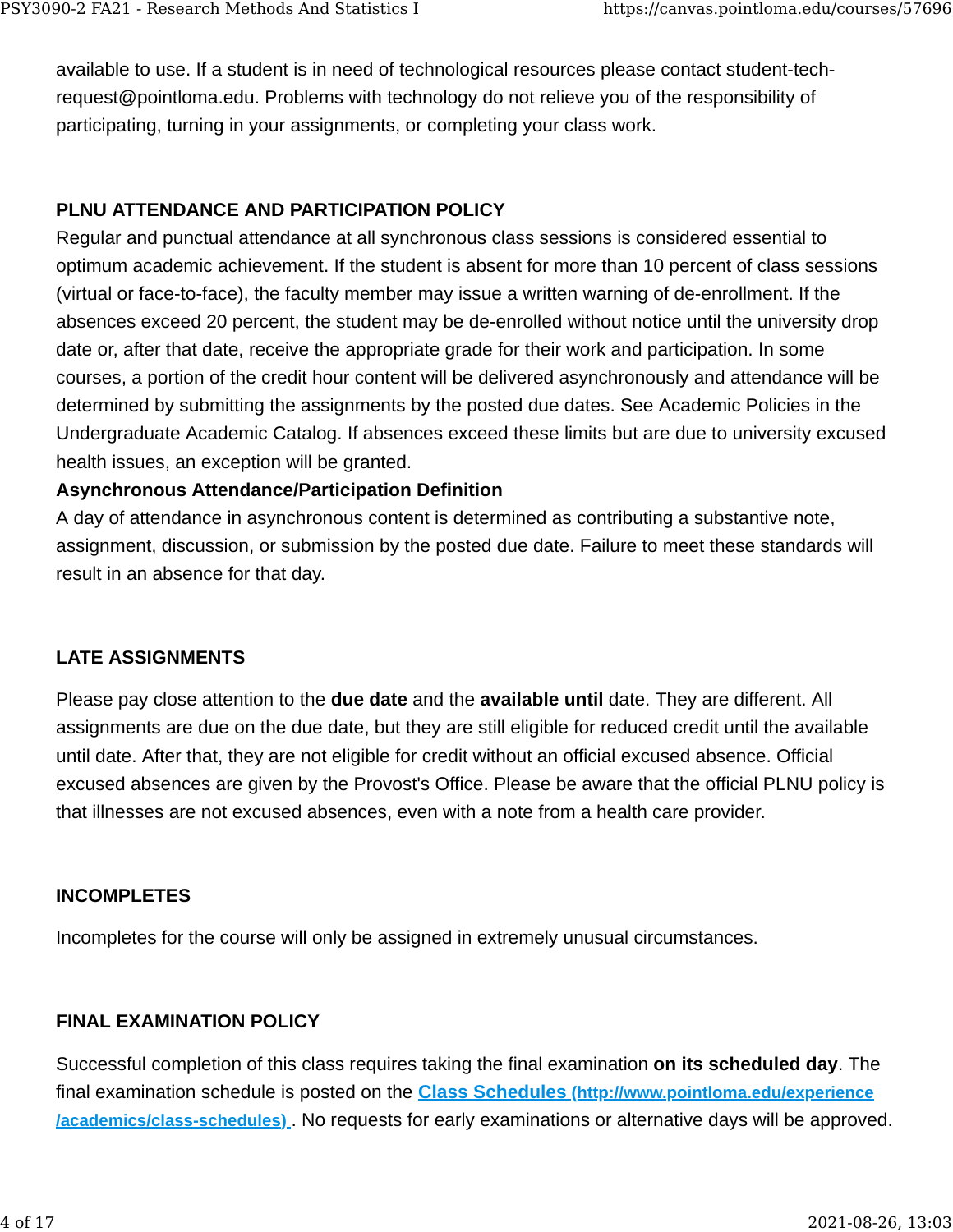#### **COURSE OUTLINE**

See Course Summary (below) for the schedule of activities. You will work closely with me to track your hours and develop meaningful projects according to your own timeline.

#### **PLNU COPYRIGHT POLICY**

Point Loma Nazarene University, as a non-profit educational institution, is entitled by law to use materials protected by the US Copyright Act for classroom education. Any use of those materials outside the class may violate the law.

### **PLNU ACADEMIC HONESTY POLICY**

Students should demonstrate academic honesty by doing original work and by giving appropriate credit to the ideas of others. Academic dishonesty is the act of presenting information, ideas, and/or concepts as one's own when in reality they are the results of another person's creativity and effort. A faculty member who believes a situation involving academic dishonesty has been detected may assign a failing grade for that assignment or examination, or, depending on the seriousness of the offense, for the course. Faculty should follow and students may appeal using the procedure in the university Catalog. See **[Academic Policies \(http://catalog.pointloma.edu/content.php?catoid=18&](http://catalog.pointloma.edu/content.php?catoid=18&navoid=1278) [navoid=1278\)](http://catalog.pointloma.edu/content.php?catoid=18&navoid=1278)** for definitions of kinds of academic dishonesty and for further policy information.

### **PLNU ACADEMIC ACCOMMODATIONS POLICY**

While all students are expected to meet the minimum standards for completion of this course as established by the instructor, students with disabilities may require academic adjustments, modifications or auxiliary aids/services. At Point Loma Nazarene University (PLNU), these students are requested to register with the Disability Resource Center (DRC), located in the Bond Academic Center. (DRC@pointloma.edu or 619-849-2486). The DRC's policies and procedures for assisting such students in the development of an appropriate academic adjustment plan (AP) allows PLNU to comply with Section 504 of the Rehabilitation Act and the Americans with Disabilities Act. Section 504 (a) prohibits discrimination against students with special needs and guarantees all qualified students equal access to and benefits of PLNU programs and activities. After the student files the required documentation, the DRC, in conjunction with the student, will develop an AP to meet that student's specific learning needs. The DRC will thereafter email the student's AP to all faculty who teach courses in which the student is enrolled each semester. The AP must be implemented in all such courses.

If students do not wish to avail themselves of some or all of the elements of their AP in a particular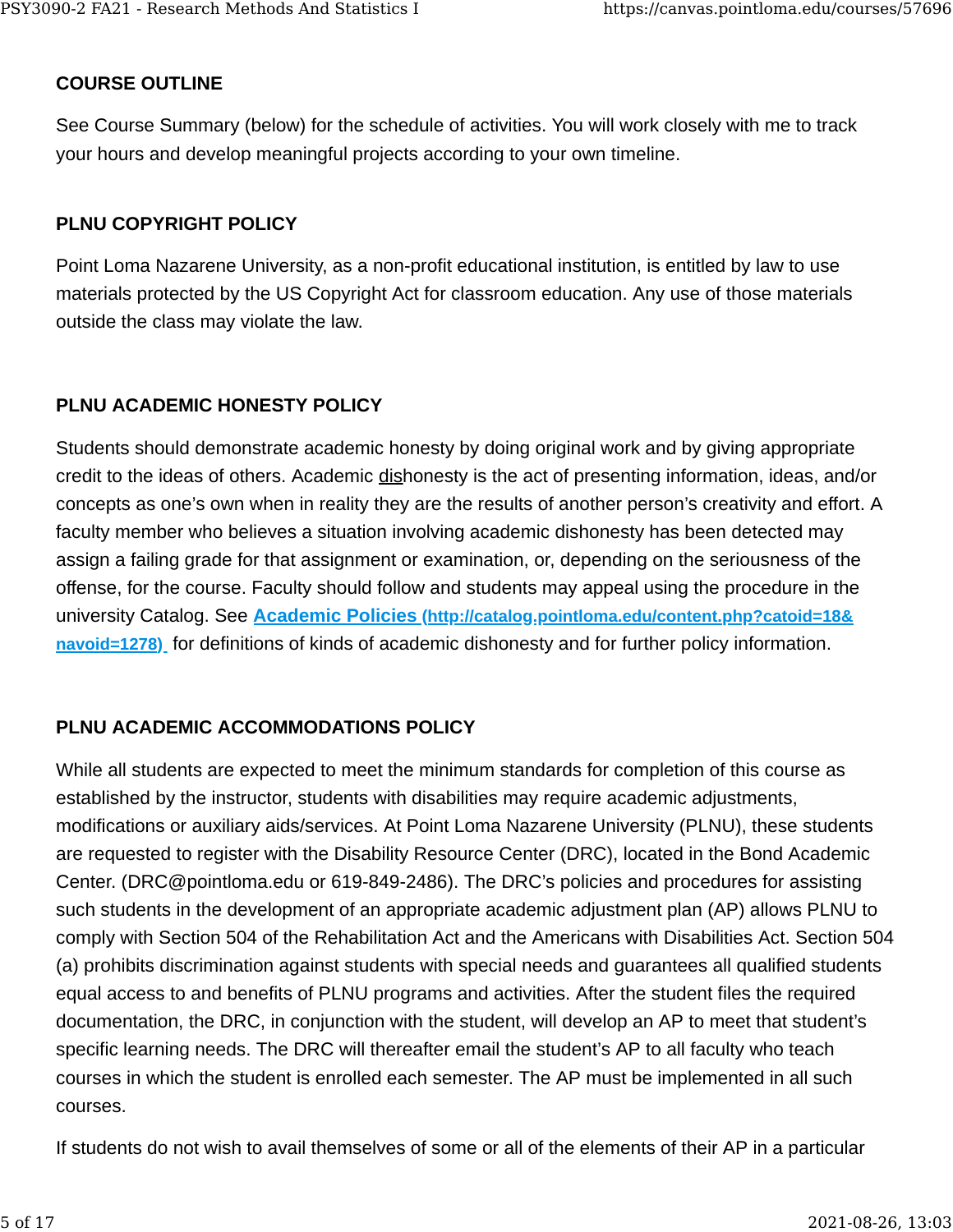course, it is the responsibility of those students to notify their professor in that course. PLNU highly recommends that DRC students speak with their professors during the first two weeks of each semester about the applicability of their AP in that particular course and/or if they do not desire to take advantage of some or all of the elements of their AP in that course.

# **CHANGE IN SYLLABUS OR SCHEDULE**

It is possible that I will make modifications to the syllabus or schedule during the semester. If this occurs, I will make an announcement by email, in class, or both.

### **ASSESSMENT AND GRADING**

Your final letter grade will be determined by a variety of assessments of your engagement, knowledge, and ability to apply what you have learned. Your grade will be determined by the overall percentage of points at the end of the semester. In order to ensure fair grading, I will calculate your grade using both total points and z scores, which measure your performance compared with the performance of the class (i.e., grading on a 'curve'). The score that will ultimately be used for you is the one that results in the **higher** of the scores. In order to pass this course, however, you must earn at least 50 % of all possible points.

| Grade     | <b>Minimum</b><br><b>Points</b><br><b>Needed</b> | <b>Percentage</b><br><b>Needed</b> | z Score<br><b>Needed</b> | <b>Cumulative</b><br><b>Percent</b> | Who   | <b>Percent Category</b><br><b>Cumulative</b><br><b>Receive Percent</b> |
|-----------|--------------------------------------------------|------------------------------------|--------------------------|-------------------------------------|-------|------------------------------------------------------------------------|
| A         | 465                                              | 93 %                               | 1.33                     | 9.2 %                               | 9.2%  |                                                                        |
| $A -$     | 450                                              | 90 %                               | 1.00                     | 15.9 %                              | 6.7%  | 15.9%                                                                  |
| $B+$      | 440                                              | 88 %                               | .67                      | 25.1 %                              | 9.3%  |                                                                        |
| B         | 420                                              | 84 %                               | .33                      | 37.1 %                              | 11.9% |                                                                        |
| <b>B-</b> | 400                                              | 80 %                               | .00.                     | 50 %                                | 12.9% | 34.1%                                                                  |
| $C+$      | 385                                              | 77 %                               | $-0.33$                  | 62.9 %                              | 12.9% |                                                                        |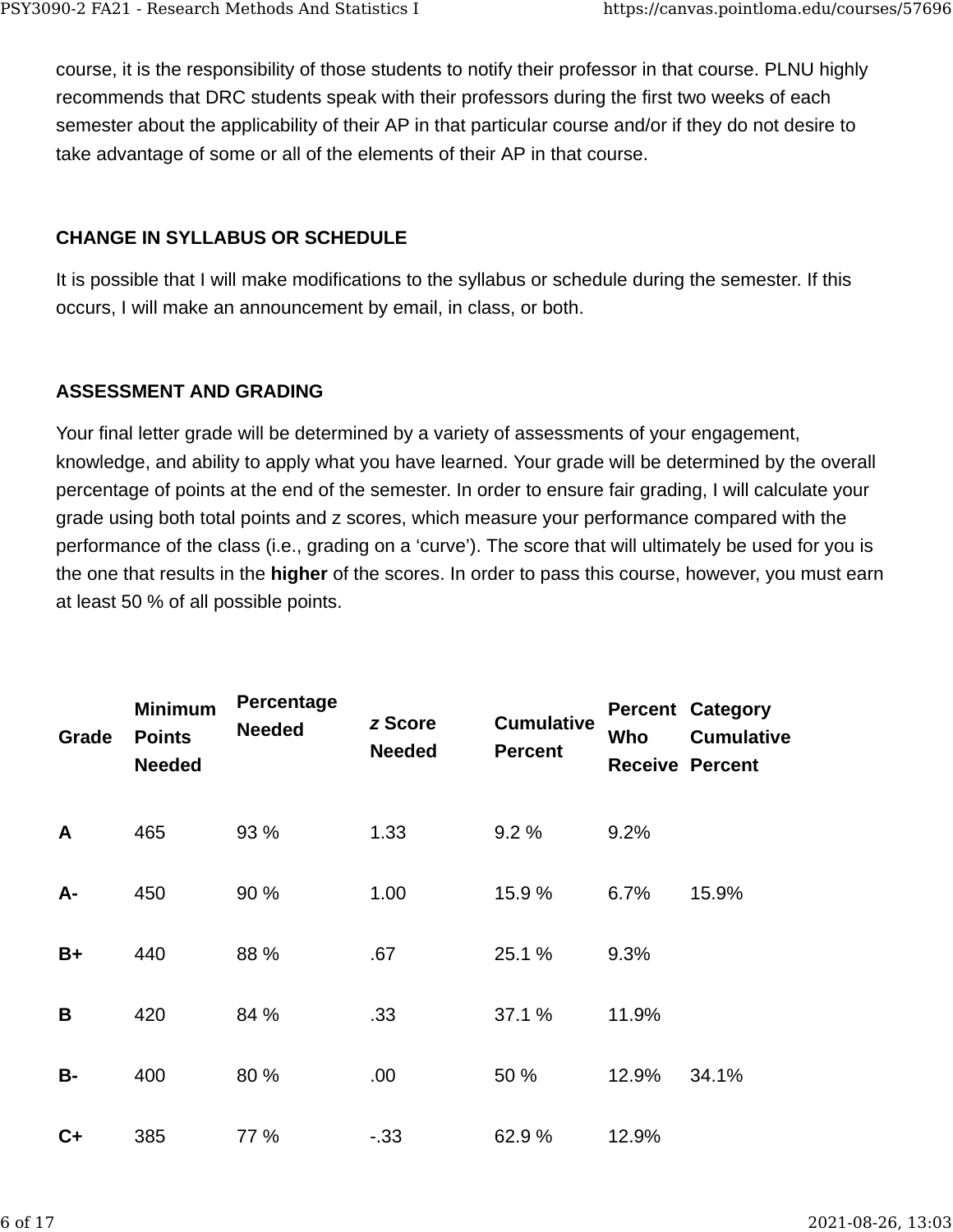| $\mathbf C$ | 350 | 70 % | $-1.00$   | 84.1%  | 21.2% |       |
|-------------|-----|------|-----------|--------|-------|-------|
| $C -$       | 325 | 65 % | $-1.33$   | 90.8%  | 6.7%  | 40.8% |
| D+          | 310 | 62 % | $-1.67$   | 95.3 % | 4.4%  |       |
| D           | 275 | 55 % | $-2.00$   | 97.7 % | 2.5%  |       |
| D-          | 250 | 50 % | $-2.33$   | 99 %   | 1.3%  |       |
| F           | 0   | 0    | $< -2.33$ | 100 %  | 1.0%  | 9.2%  |

# Course Summary:

| <b>Date</b>      | <b>Details</b>                                                                                    | <b>Due</b>     |
|------------------|---------------------------------------------------------------------------------------------------|----------------|
| Tue Aug 31, 2021 | $\Rightarrow$ 01a Activity<br>(https://canvas.pointloma.edu<br>/courses/57696/assignments/661415) | due by 11:59pm |
| Wed Sep 1, 2021  | $\Rightarrow$ 01b Activity<br>(https://canvas.pointloma.edu<br>/courses/57696/assignments/661416) | due by 11:59pm |
| Fri Sep 3, 2021  | $\mathbb{R}$ 01c Activity<br>(https://canvas.pointloma.edu<br>/courses/57696/assignments/661417)  | due by 11:59pm |
| Wed Sep 8, 2021  | <b>D2a Activity</b><br>(https://canvas.pointloma.edu<br>/courses/57696/assignments/661418)        | due by 11:59pm |
| Fri Sep 10, 2021 | $\mathbb{R}$ 02b Activity<br>(https://canvas.pointloma.edu<br>/courses/57696/assignments/661419)  | due by 11:59pm |
| Mon Sep 13, 2021 | $\Rightarrow$ 02c Activity<br>(https://canvas.pointloma.edu<br>/courses/57696/assignments/661420) | due by 11:59pm |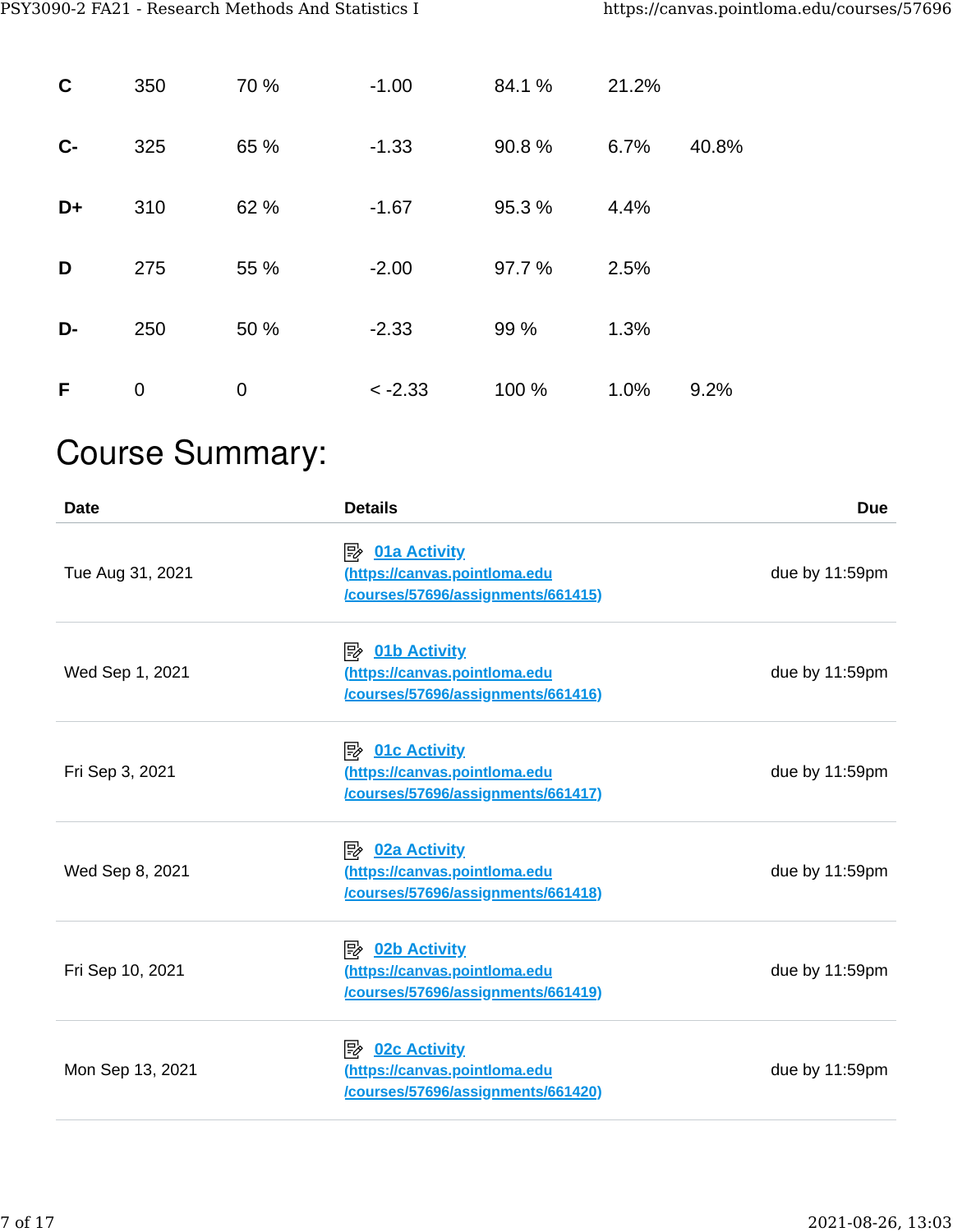| Date             | <b>Details</b>                                                                                             | <b>Due</b>     |
|------------------|------------------------------------------------------------------------------------------------------------|----------------|
| Wed Sep 15, 2021 | <u>⊅ 03a Activity</u><br>(https://canvas.pointloma.edu<br>/courses/57696/assignments/661421)               | due by 11:59pm |
| Fri Sep 17, 2021 | <i><b>B</b></i> 03b Activity<br>(https://canvas.pointloma.edu<br>/courses/57696/assignments/661422)        | due by 11:59pm |
| Mon Sep 20, 2021 | <i><b>E</b></i> <u>03c Activity</u><br>(https://canvas.pointloma.edu<br>/courses/57696/assignments/661423) | due by 11:59pm |
| Wed Sep 22, 2021 | <b><i>E</i></b> <u>04a Activity</u><br>(https://canvas.pointloma.edu<br>/courses/57696/assignments/661424) | due by 11:59pm |
| Fri Sep 24, 2021 | <i><b>E</b></i> 04b Activity<br>(https://canvas.pointloma.edu<br>/courses/57696/assignments/661425)        | due by 11:59pm |
| Mon Sep 27, 2021 | <b>04c Activity</b><br>吟<br>(https://canvas.pointloma.edu<br>/courses/57696/assignments/661426)            | due by 11:59pm |
| Wed Sep 29, 2021 | 吟<br><b>05a Activity</b><br>(https://canvas.pointloma.edu<br>courses/57696/assignments/661427)             | due by 11:59pm |
| Fri Oct 1, 2021  | 駗<br><b>05b Activity</b><br>(https://canvas.pointloma.edu<br>/courses/57696/assignments/661428)            | due by 11:59pm |
| Mon Oct 4, 2021  | 吟<br><b>05c Activity</b><br>(https://canvas.pointloma.edu<br>/courses/57696/assignments/661429)            | due by 11:59pm |
| Wed Oct 6, 2021  | 眕<br><b>06a Activity</b><br>(https://canvas.pointloma.edu<br>/courses/57696/assignments/661430)            | due by 11:59pm |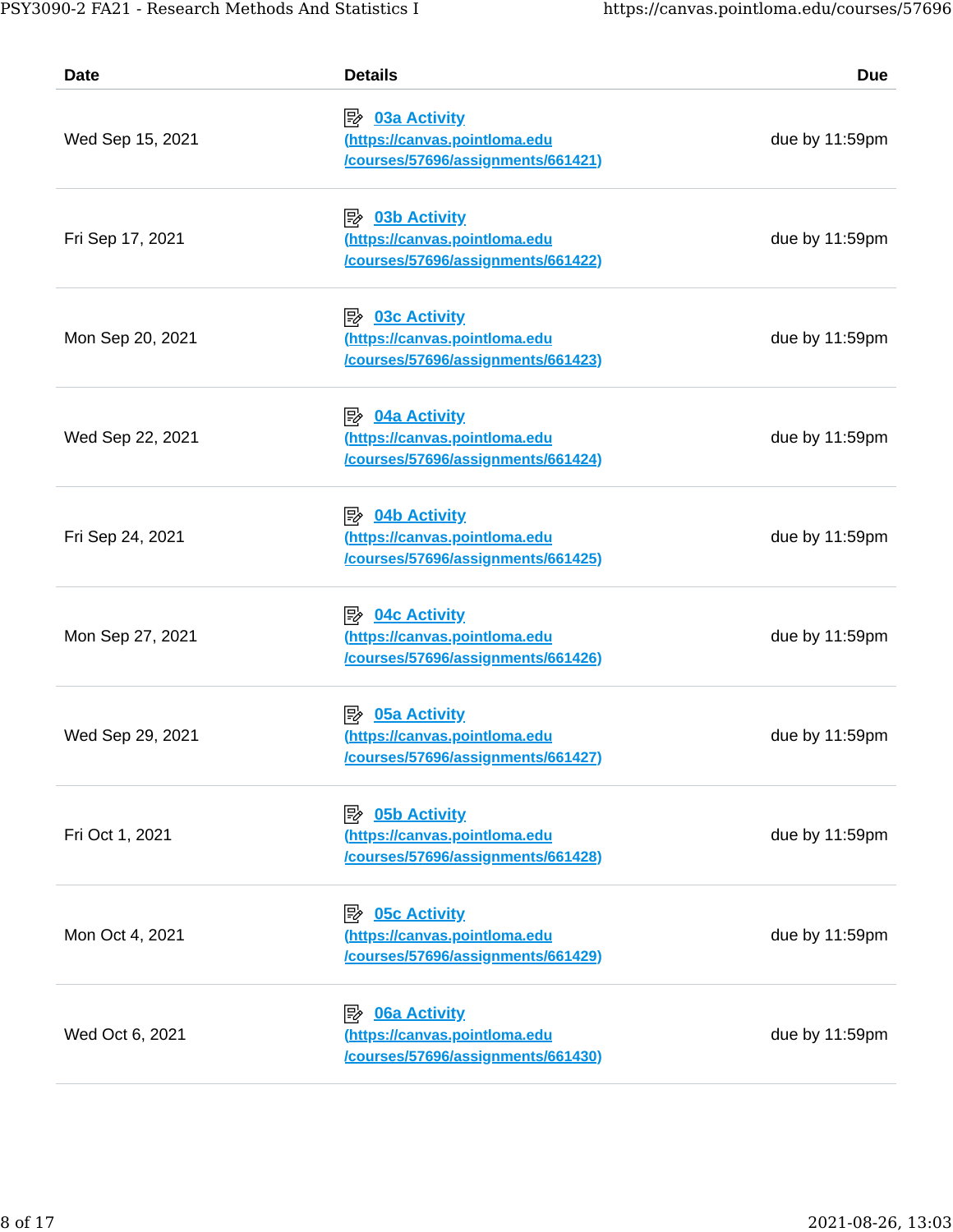| Date             | <b>Details</b>                                                                                             | <b>Due</b>     |
|------------------|------------------------------------------------------------------------------------------------------------|----------------|
| Fri Oct 8, 2021  | ■ 06b Activity<br>(https://canvas.pointloma.edu<br>/courses/57696/assignments/661431)                      | due by 11:59pm |
| Mon Oct 11, 2021 | $\Rightarrow$ 06c Activity<br>(https://canvas.pointloma.edu<br>/courses/57696/assignments/661432)          | due by 11:59pm |
| Wed Oct 13, 2021 | $\mathbb{R}$ 07a Activity<br>(https://canvas.pointloma.edu<br>/courses/57696/assignments/661433)           | due by 11:59pm |
| Fri Oct 15, 2021 | <i><b>B</b></i> 07b Activity<br>(https://canvas.pointloma.edu<br>/courses/57696/assignments/661434)        | due by 11:59pm |
| Mon Oct 18, 2021 | <i><b>B</b></i> <u>07c Activity</u><br>(https://canvas.pointloma.edu<br>/courses/57696/assignments/661435) | due by 11:59pm |
| Wed Oct 20, 2021 | <b>08a Activity</b><br>吟<br>(https://canvas.pointloma.edu<br>/courses/57696/assignments/661436)            | due by 11:59pm |
| Mon Oct 25, 2021 | 眕<br><b>08b Activity</b><br>(https://canvas.pointloma.edu<br>courses/57696/assignments/661437)             | due by 11:59pm |
| Wed Oct 27, 2021 | <i><b>B</b></i> <u>08c Activity</u><br>(https://canvas.pointloma.edu<br>/courses/57696/assignments/661438) | due by 11:59pm |
| Fri Oct 29, 2021 | 吟<br>09a Activity<br>(https://canvas.pointloma.edu<br>/courses/57696/assignments/661439)                   | due by 11:59pm |
| Mon Nov 1, 2021  | 09b Activity<br>眕<br>(https://canvas.pointloma.edu<br>/courses/57696/assignments/661440)                   | due by 11:59pm |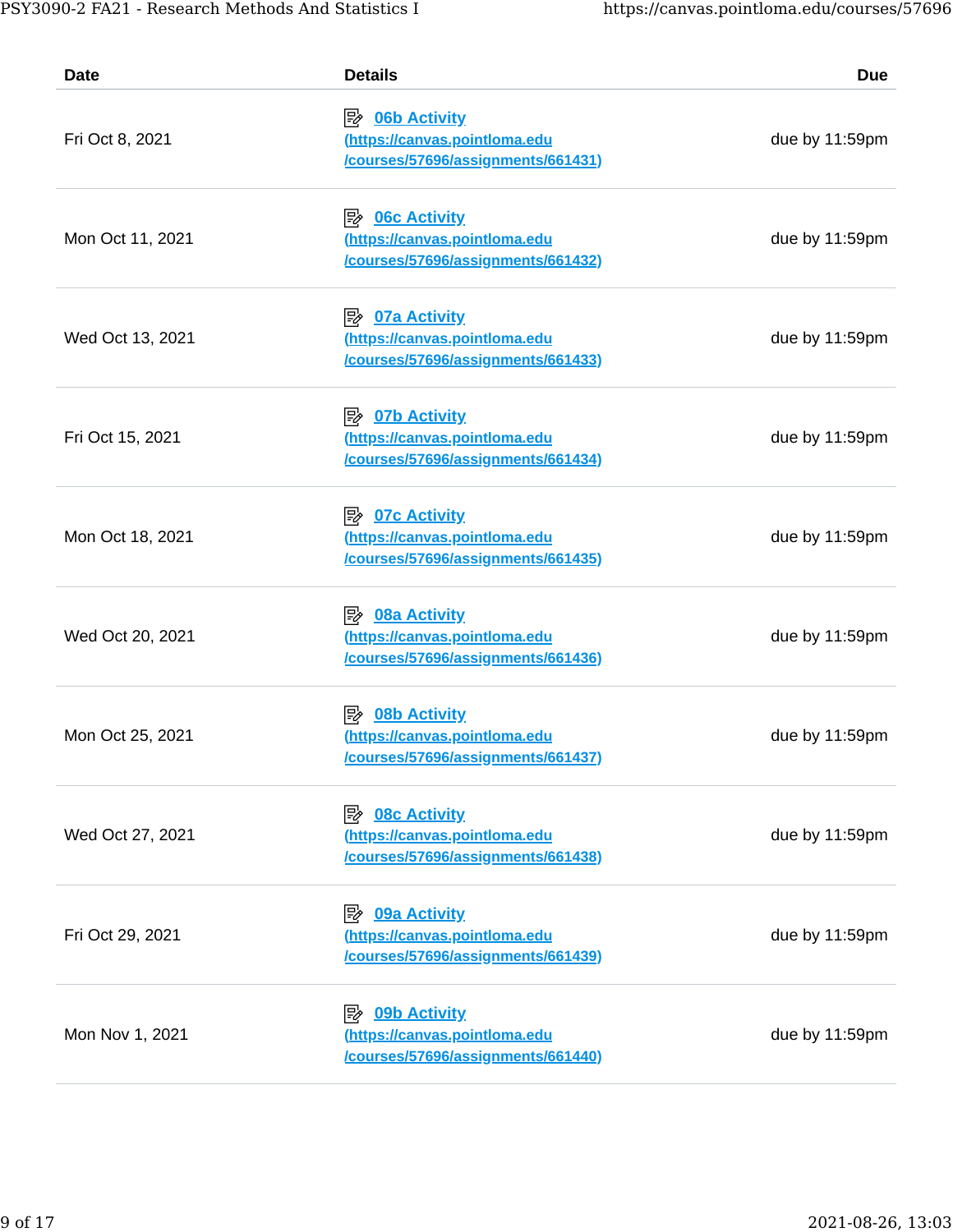| <b>Date</b>      | <b>Details</b>                                                                                    | <b>Due</b>     |
|------------------|---------------------------------------------------------------------------------------------------|----------------|
| Wed Nov 3, 2021  | (https://canvas.pointloma.edu<br>/courses/57696/assignments/661441)                               | due by 11:59pm |
| Fri Nov 5, 2021  | $\Rightarrow$ 10a Activity<br>(https://canvas.pointloma.edu<br>/courses/57696/assignments/661442) | due by 11:59pm |
| Mon Nov 8, 2021  | $\mathbb{R}$ 10b Activity<br>(https://canvas.pointloma.edu<br>/courses/57696/assignments/661443)  | due by 11:59pm |
| Wed Nov 10, 2021 | $\mathbb{R}$ 10c Activity<br>(https://canvas.pointloma.edu<br>/courses/57696/assignments/661444)  | due by 11:59pm |
| Fri Nov 12, 2021 | $\mathbb{R}$ 11a Activity<br>(https://canvas.pointloma.edu<br>/courses/57696/assignments/661445)  | due by 11:59pm |
| Mon Nov 15, 2021 | <b>11b Activity</b><br>吟<br>(https://canvas.pointloma.edu<br>/courses/57696/assignments/661446)   | due by 11:59pm |
| Wed Nov 17, 2021 | <b>11c Activity</b><br>吟<br>(https://canvas.pointloma.edu<br>/courses/57696/assignments/661447)   | due by 11:59pm |
| Fri Nov 19, 2021 | $\mathbb{R}$ 12a Activity<br>(https://canvas.pointloma.edu<br>/courses/57696/assignments/661448)  | due by 11:59pm |
| Mon Nov 22, 2021 | 吟<br><b>12b Activity</b><br>(https://canvas.pointloma.edu<br>/courses/57696/assignments/661449)   | due by 11:59pm |
| Mon Nov 29, 2021 | <b>12c Activity</b><br>吟<br>(https://canvas.pointloma.edu<br>/courses/57696/assignments/661450)   | due by 11:59pm |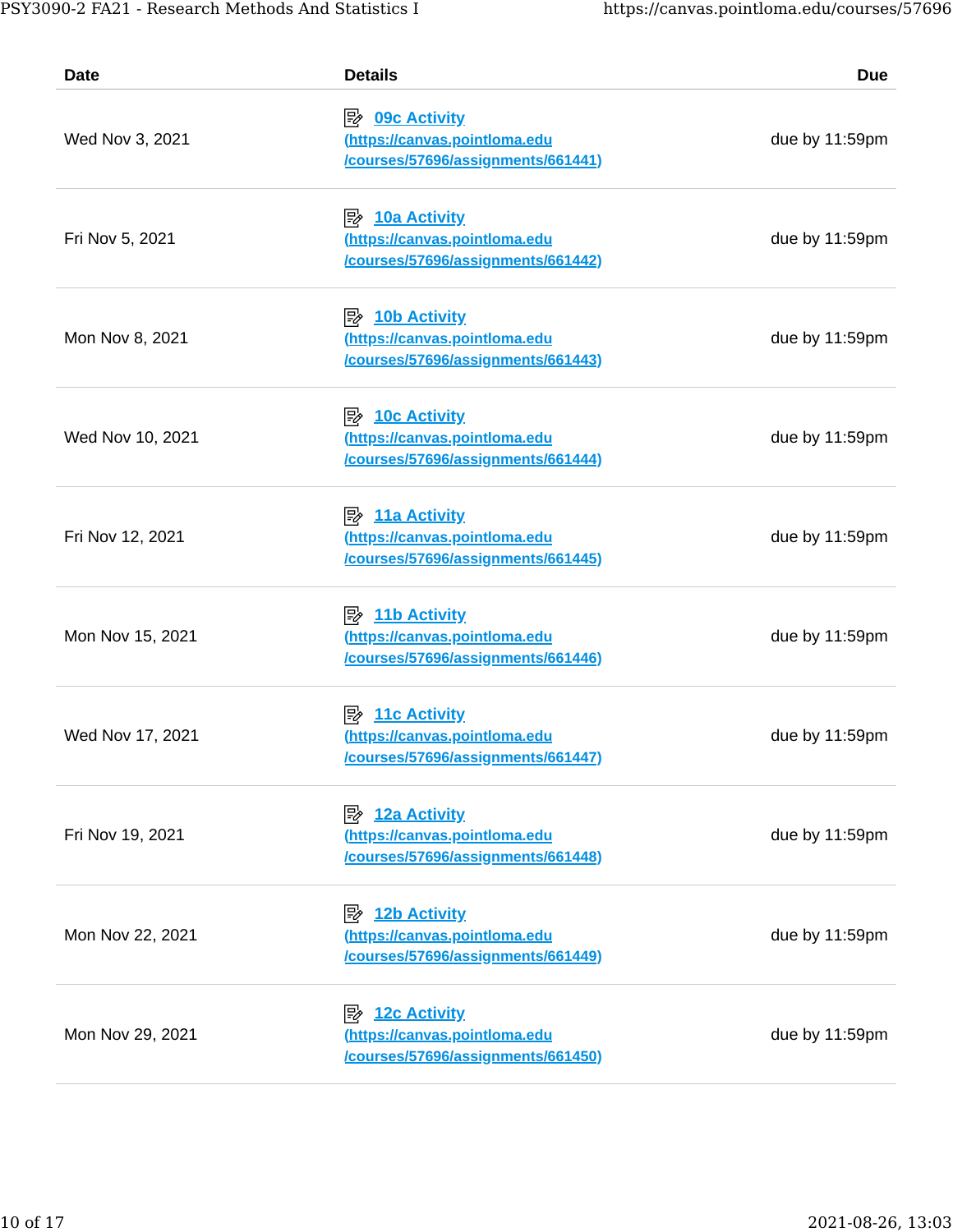| Date             | <b>Details</b>                                                      | Due            |
|------------------|---------------------------------------------------------------------|----------------|
|                  | $\Rightarrow$ 13a Activity                                          |                |
|                  | (https://canvas.pointloma.edu                                       | due by 11:59pm |
| Wed Dec 1, 2021  | /courses/57696/assignments/661451)                                  |                |
|                  | $\Rightarrow$ 13b Activity                                          |                |
|                  | (https://canvas.pointloma.edu                                       | due by 11:59pm |
|                  | /courses/57696/assignments/661452)                                  |                |
|                  | $\mathbb{R}$ 13c Activity                                           |                |
| Fri Dec 3, 2021  | (https://canvas.pointloma.edu                                       | due by 11:59pm |
|                  | /courses/57696/assignments/661453)                                  |                |
|                  | $\mathbb{R}$ 14a Activity                                           |                |
|                  | (https://canvas.pointloma.edu                                       | due by 11:59pm |
|                  | /courses/57696/assignments/703700)                                  |                |
| Mon Dec 6, 2021  | $\mathbb{R}$ 14b Activity                                           |                |
|                  | (https://canvas.pointloma.edu                                       | due by 11:59pm |
|                  | /courses/57696/assignments/661455)                                  |                |
|                  | $\Rightarrow$ 14c Activity                                          |                |
| Wed Dec 8, 2021  | (https://canvas.pointloma.edu                                       | due by 11:59pm |
|                  | /courses/57696/assignments/661456)                                  |                |
|                  | <b>15a Activity</b><br>⊯≽                                           |                |
|                  | (https://canvas.pointloma.edu                                       | due by 11:59pm |
|                  | /courses/57696/assignments/661457)                                  |                |
| Fri Dec 10, 2021 |                                                                     |                |
|                  | 影<br><b>15b Activity</b>                                            |                |
|                  | (https://canvas.pointloma.edu<br>/courses/57696/assignments/661458) | due by 11:59pm |
|                  | $\Rightarrow$ 15c Activity: Final Exam                              |                |
| Mon Dec 13, 2021 | (https://canvas.pointloma.edu                                       | due by 11:59pm |
|                  | /courses/57696/assignments/661459)                                  |                |
|                  | <b>PSY3090-2 FA20 - Research</b><br>翩                               |                |
|                  | <b>Methods And Statistics I</b>                                     |                |
|                  | (https://canvas.pointloma.edu                                       |                |
|                  | /calendar?event_id=98885&                                           |                |
|                  | include contexts=course 57696)                                      |                |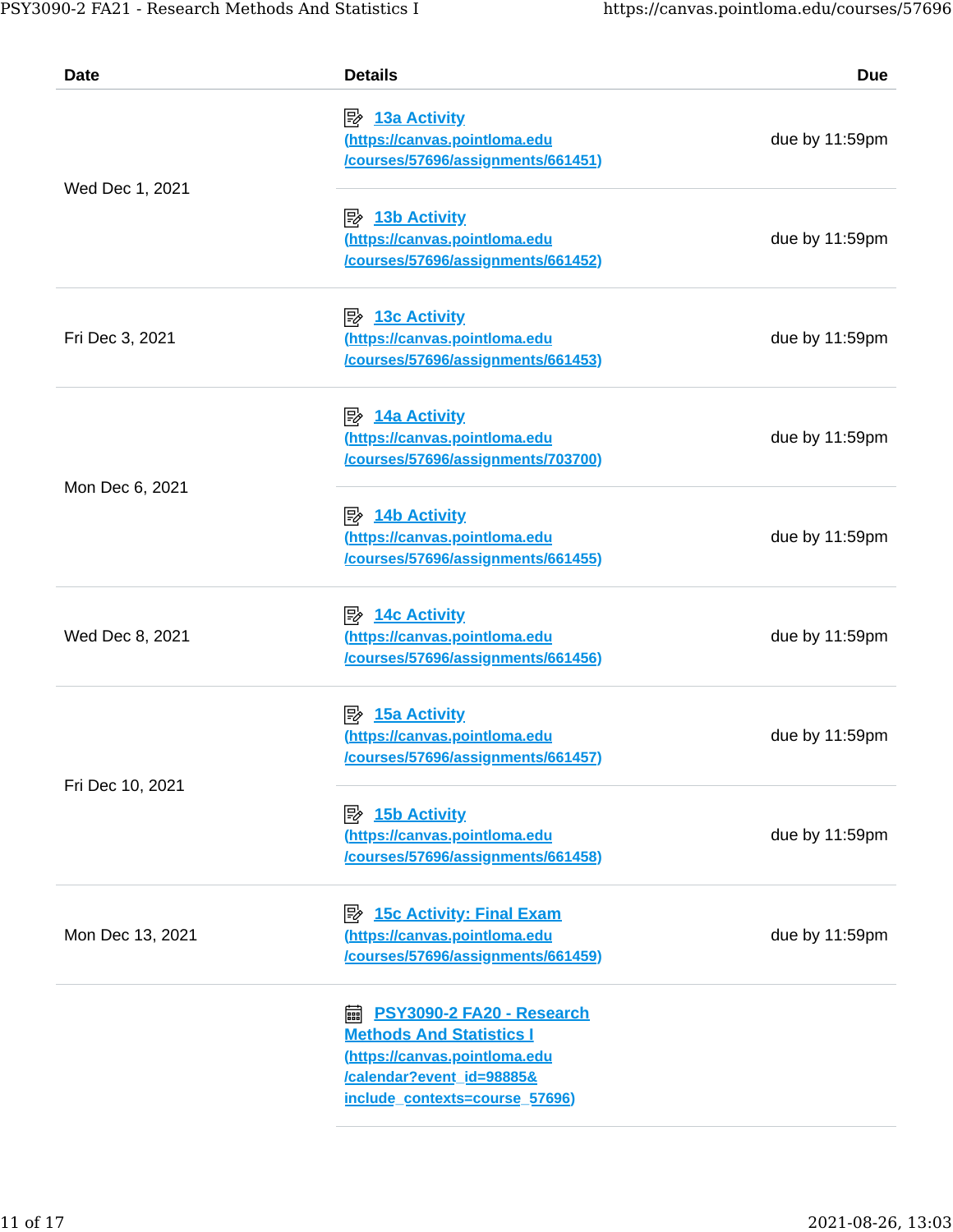**[PSY3090-2 FA20 - Research](https://canvas.pointloma.edu/calendar?event_id=98886&include_contexts=course_57696) [Methods And Statistics I](https://canvas.pointloma.edu/calendar?event_id=98886&include_contexts=course_57696) [\(https://canvas.pointloma.edu](https://canvas.pointloma.edu/calendar?event_id=98886&include_contexts=course_57696) [/calendar?event\\_id=98886&](https://canvas.pointloma.edu/calendar?event_id=98886&include_contexts=course_57696) [include\\_contexts=course\\_57696\)](https://canvas.pointloma.edu/calendar?event_id=98886&include_contexts=course_57696)**

 **[PSY3090-2 FA20 - Research](https://canvas.pointloma.edu/calendar?event_id=98887&include_contexts=course_57696) [Methods And Statistics I](https://canvas.pointloma.edu/calendar?event_id=98887&include_contexts=course_57696) [\(https://canvas.pointloma.edu](https://canvas.pointloma.edu/calendar?event_id=98887&include_contexts=course_57696) [/calendar?event\\_id=98887&](https://canvas.pointloma.edu/calendar?event_id=98887&include_contexts=course_57696) [include\\_contexts=course\\_57696\)](https://canvas.pointloma.edu/calendar?event_id=98887&include_contexts=course_57696)**

 **[PSY3090-2 FA20 - Research](https://canvas.pointloma.edu/calendar?event_id=98888&include_contexts=course_57696) [Methods And Statistics I](https://canvas.pointloma.edu/calendar?event_id=98888&include_contexts=course_57696) [\(https://canvas.pointloma.edu](https://canvas.pointloma.edu/calendar?event_id=98888&include_contexts=course_57696) [/calendar?event\\_id=98888&](https://canvas.pointloma.edu/calendar?event_id=98888&include_contexts=course_57696) [include\\_contexts=course\\_57696\)](https://canvas.pointloma.edu/calendar?event_id=98888&include_contexts=course_57696)**

 **[PSY3090-2 FA20 - Research](https://canvas.pointloma.edu/calendar?event_id=98889&include_contexts=course_57696) [Methods And Statistics I](https://canvas.pointloma.edu/calendar?event_id=98889&include_contexts=course_57696) [\(https://canvas.pointloma.edu](https://canvas.pointloma.edu/calendar?event_id=98889&include_contexts=course_57696) [/calendar?event\\_id=98889&](https://canvas.pointloma.edu/calendar?event_id=98889&include_contexts=course_57696) [include\\_contexts=course\\_57696\)](https://canvas.pointloma.edu/calendar?event_id=98889&include_contexts=course_57696)**

 **[PSY3090-2 FA20 - Research](https://canvas.pointloma.edu/calendar?event_id=98890&include_contexts=course_57696) [Methods And Statistics I](https://canvas.pointloma.edu/calendar?event_id=98890&include_contexts=course_57696) [\(https://canvas.pointloma.edu](https://canvas.pointloma.edu/calendar?event_id=98890&include_contexts=course_57696) [/calendar?event\\_id=98890&](https://canvas.pointloma.edu/calendar?event_id=98890&include_contexts=course_57696) [include\\_contexts=course\\_57696\)](https://canvas.pointloma.edu/calendar?event_id=98890&include_contexts=course_57696)**

 **[PSY3090-2 FA20 - Research](https://canvas.pointloma.edu/calendar?event_id=98891&include_contexts=course_57696) [Methods And Statistics I](https://canvas.pointloma.edu/calendar?event_id=98891&include_contexts=course_57696) [\(https://canvas.pointloma.edu](https://canvas.pointloma.edu/calendar?event_id=98891&include_contexts=course_57696) [/calendar?event\\_id=98891&](https://canvas.pointloma.edu/calendar?event_id=98891&include_contexts=course_57696) [include\\_contexts=course\\_57696\)](https://canvas.pointloma.edu/calendar?event_id=98891&include_contexts=course_57696)**

 **[PSY3090-2 FA20 - Research](https://canvas.pointloma.edu/calendar?event_id=98892&include_contexts=course_57696) [Methods And Statistics I](https://canvas.pointloma.edu/calendar?event_id=98892&include_contexts=course_57696) [\(https://canvas.pointloma.edu](https://canvas.pointloma.edu/calendar?event_id=98892&include_contexts=course_57696) [/calendar?event\\_id=98892&](https://canvas.pointloma.edu/calendar?event_id=98892&include_contexts=course_57696) [include\\_contexts=course\\_57696\)](https://canvas.pointloma.edu/calendar?event_id=98892&include_contexts=course_57696)**

 **[PSY3090-2 FA20 - Research](https://canvas.pointloma.edu/calendar?event_id=98893&include_contexts=course_57696) [Methods And Statistics I](https://canvas.pointloma.edu/calendar?event_id=98893&include_contexts=course_57696) [\(https://canvas.pointloma.edu](https://canvas.pointloma.edu/calendar?event_id=98893&include_contexts=course_57696)**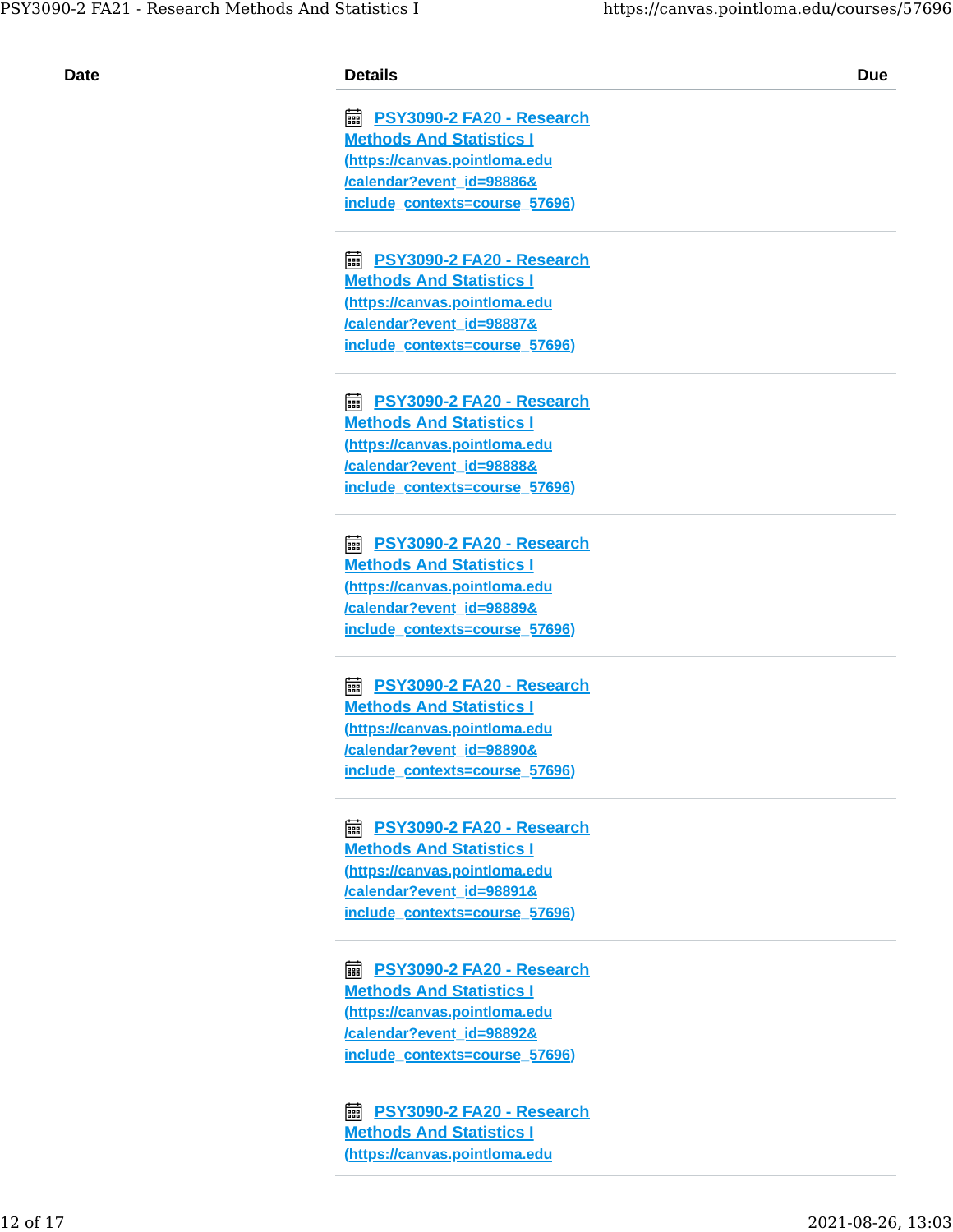**[/calendar?event\\_id=98893&](https://canvas.pointloma.edu/calendar?event_id=98893&include_contexts=course_57696) [include\\_contexts=course\\_57696\)](https://canvas.pointloma.edu/calendar?event_id=98893&include_contexts=course_57696)**

 **[PSY3090-2 FA20 - Research](https://canvas.pointloma.edu/calendar?event_id=98894&include_contexts=course_57696) [Methods And Statistics I](https://canvas.pointloma.edu/calendar?event_id=98894&include_contexts=course_57696) [\(https://canvas.pointloma.edu](https://canvas.pointloma.edu/calendar?event_id=98894&include_contexts=course_57696) [/calendar?event\\_id=98894&](https://canvas.pointloma.edu/calendar?event_id=98894&include_contexts=course_57696) [include\\_contexts=course\\_57696\)](https://canvas.pointloma.edu/calendar?event_id=98894&include_contexts=course_57696)**

 **[PSY3090-2 FA20 - Research](https://canvas.pointloma.edu/calendar?event_id=98895&include_contexts=course_57696) [Methods And Statistics I](https://canvas.pointloma.edu/calendar?event_id=98895&include_contexts=course_57696) [\(https://canvas.pointloma.edu](https://canvas.pointloma.edu/calendar?event_id=98895&include_contexts=course_57696) [/calendar?event\\_id=98895&](https://canvas.pointloma.edu/calendar?event_id=98895&include_contexts=course_57696) [include\\_contexts=course\\_57696\)](https://canvas.pointloma.edu/calendar?event_id=98895&include_contexts=course_57696)**

 **[PSY3090-2 FA20 - Research](https://canvas.pointloma.edu/calendar?event_id=98896&include_contexts=course_57696) [Methods And Statistics I](https://canvas.pointloma.edu/calendar?event_id=98896&include_contexts=course_57696) [\(https://canvas.pointloma.edu](https://canvas.pointloma.edu/calendar?event_id=98896&include_contexts=course_57696) [/calendar?event\\_id=98896&](https://canvas.pointloma.edu/calendar?event_id=98896&include_contexts=course_57696) [include\\_contexts=course\\_57696\)](https://canvas.pointloma.edu/calendar?event_id=98896&include_contexts=course_57696)**

 **[PSY3090-2 FA20 - Research](https://canvas.pointloma.edu/calendar?event_id=98897&include_contexts=course_57696) [Methods And Statistics I](https://canvas.pointloma.edu/calendar?event_id=98897&include_contexts=course_57696) [\(https://canvas.pointloma.edu](https://canvas.pointloma.edu/calendar?event_id=98897&include_contexts=course_57696) [/calendar?event\\_id=98897&](https://canvas.pointloma.edu/calendar?event_id=98897&include_contexts=course_57696) [include\\_contexts=course\\_57696\)](https://canvas.pointloma.edu/calendar?event_id=98897&include_contexts=course_57696)**

 **[PSY3090-2 FA20 - Research](https://canvas.pointloma.edu/calendar?event_id=98898&include_contexts=course_57696) [Methods And Statistics I](https://canvas.pointloma.edu/calendar?event_id=98898&include_contexts=course_57696) [\(https://canvas.pointloma.edu](https://canvas.pointloma.edu/calendar?event_id=98898&include_contexts=course_57696) [/calendar?event\\_id=98898&](https://canvas.pointloma.edu/calendar?event_id=98898&include_contexts=course_57696) [include\\_contexts=course\\_57696\)](https://canvas.pointloma.edu/calendar?event_id=98898&include_contexts=course_57696)**

 **[PSY3090-2 FA20 - Research](https://canvas.pointloma.edu/calendar?event_id=98899&include_contexts=course_57696) [Methods And Statistics I](https://canvas.pointloma.edu/calendar?event_id=98899&include_contexts=course_57696) [\(https://canvas.pointloma.edu](https://canvas.pointloma.edu/calendar?event_id=98899&include_contexts=course_57696) [/calendar?event\\_id=98899&](https://canvas.pointloma.edu/calendar?event_id=98899&include_contexts=course_57696) [include\\_contexts=course\\_57696\)](https://canvas.pointloma.edu/calendar?event_id=98899&include_contexts=course_57696)**

 **[PSY3090-2 FA20 - Research](https://canvas.pointloma.edu/calendar?event_id=98900&include_contexts=course_57696) [Methods And Statistics I](https://canvas.pointloma.edu/calendar?event_id=98900&include_contexts=course_57696) [\(https://canvas.pointloma.edu](https://canvas.pointloma.edu/calendar?event_id=98900&include_contexts=course_57696) [/calendar?event\\_id=98900&](https://canvas.pointloma.edu/calendar?event_id=98900&include_contexts=course_57696) [include\\_contexts=course\\_57696\)](https://canvas.pointloma.edu/calendar?event_id=98900&include_contexts=course_57696)**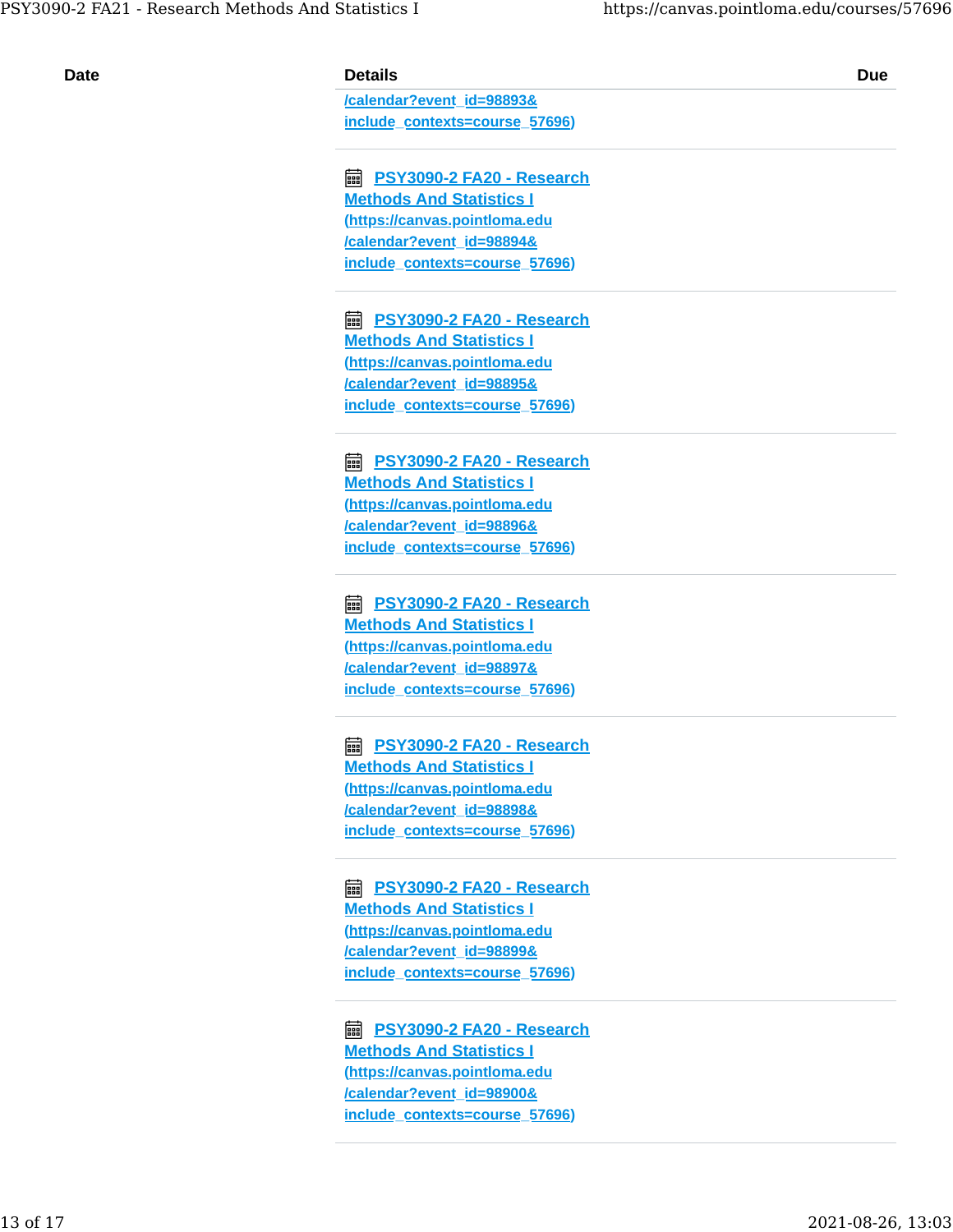**[PSY3090-2 FA20 - Research](https://canvas.pointloma.edu/calendar?event_id=98901&include_contexts=course_57696) [Methods And Statistics I](https://canvas.pointloma.edu/calendar?event_id=98901&include_contexts=course_57696) [\(https://canvas.pointloma.edu](https://canvas.pointloma.edu/calendar?event_id=98901&include_contexts=course_57696) [/calendar?event\\_id=98901&](https://canvas.pointloma.edu/calendar?event_id=98901&include_contexts=course_57696) [include\\_contexts=course\\_57696\)](https://canvas.pointloma.edu/calendar?event_id=98901&include_contexts=course_57696)**

 **[PSY3090-2 FA20 - Research](https://canvas.pointloma.edu/calendar?event_id=98902&include_contexts=course_57696) [Methods And Statistics I](https://canvas.pointloma.edu/calendar?event_id=98902&include_contexts=course_57696) [\(https://canvas.pointloma.edu](https://canvas.pointloma.edu/calendar?event_id=98902&include_contexts=course_57696) [/calendar?event\\_id=98902&](https://canvas.pointloma.edu/calendar?event_id=98902&include_contexts=course_57696) [include\\_contexts=course\\_57696\)](https://canvas.pointloma.edu/calendar?event_id=98902&include_contexts=course_57696)**

 **[PSY3090-2 FA20 - Research](https://canvas.pointloma.edu/calendar?event_id=98903&include_contexts=course_57696) [Methods And Statistics I](https://canvas.pointloma.edu/calendar?event_id=98903&include_contexts=course_57696) [\(https://canvas.pointloma.edu](https://canvas.pointloma.edu/calendar?event_id=98903&include_contexts=course_57696) [/calendar?event\\_id=98903&](https://canvas.pointloma.edu/calendar?event_id=98903&include_contexts=course_57696) [include\\_contexts=course\\_57696\)](https://canvas.pointloma.edu/calendar?event_id=98903&include_contexts=course_57696)**

 **[PSY3090-2 FA20 - Research](https://canvas.pointloma.edu/calendar?event_id=98904&include_contexts=course_57696) [Methods And Statistics I](https://canvas.pointloma.edu/calendar?event_id=98904&include_contexts=course_57696) [\(https://canvas.pointloma.edu](https://canvas.pointloma.edu/calendar?event_id=98904&include_contexts=course_57696) [/calendar?event\\_id=98904&](https://canvas.pointloma.edu/calendar?event_id=98904&include_contexts=course_57696) [include\\_contexts=course\\_57696\)](https://canvas.pointloma.edu/calendar?event_id=98904&include_contexts=course_57696)**

 **[PSY3090-2 FA20 - Research](https://canvas.pointloma.edu/calendar?event_id=98905&include_contexts=course_57696) [Methods And Statistics I](https://canvas.pointloma.edu/calendar?event_id=98905&include_contexts=course_57696) [\(https://canvas.pointloma.edu](https://canvas.pointloma.edu/calendar?event_id=98905&include_contexts=course_57696) [/calendar?event\\_id=98905&](https://canvas.pointloma.edu/calendar?event_id=98905&include_contexts=course_57696) [include\\_contexts=course\\_57696\)](https://canvas.pointloma.edu/calendar?event_id=98905&include_contexts=course_57696)**

 **[PSY3090-2 FA20 - Research](https://canvas.pointloma.edu/calendar?event_id=98906&include_contexts=course_57696) [Methods And Statistics I](https://canvas.pointloma.edu/calendar?event_id=98906&include_contexts=course_57696) [\(https://canvas.pointloma.edu](https://canvas.pointloma.edu/calendar?event_id=98906&include_contexts=course_57696) [/calendar?event\\_id=98906&](https://canvas.pointloma.edu/calendar?event_id=98906&include_contexts=course_57696) [include\\_contexts=course\\_57696\)](https://canvas.pointloma.edu/calendar?event_id=98906&include_contexts=course_57696)**

 **[PSY3090-2 FA20 - Research](https://canvas.pointloma.edu/calendar?event_id=98907&include_contexts=course_57696) [Methods And Statistics I](https://canvas.pointloma.edu/calendar?event_id=98907&include_contexts=course_57696) [\(https://canvas.pointloma.edu](https://canvas.pointloma.edu/calendar?event_id=98907&include_contexts=course_57696) [/calendar?event\\_id=98907&](https://canvas.pointloma.edu/calendar?event_id=98907&include_contexts=course_57696) [include\\_contexts=course\\_57696\)](https://canvas.pointloma.edu/calendar?event_id=98907&include_contexts=course_57696)**

 **[PSY3090-2 FA20 - Research](https://canvas.pointloma.edu/calendar?event_id=98908&include_contexts=course_57696) [Methods And Statistics I](https://canvas.pointloma.edu/calendar?event_id=98908&include_contexts=course_57696) [\(https://canvas.pointloma.edu](https://canvas.pointloma.edu/calendar?event_id=98908&include_contexts=course_57696)**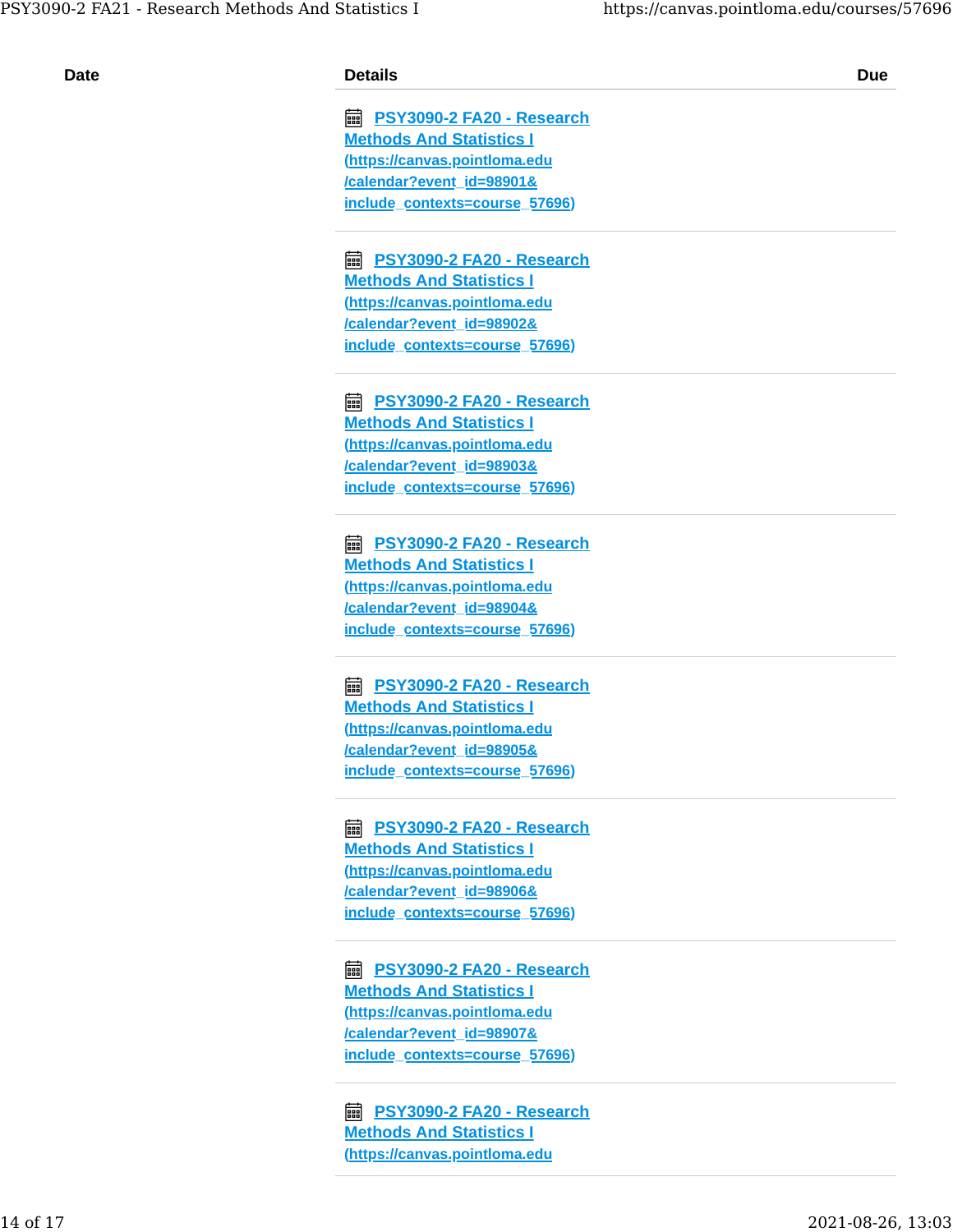**[/calendar?event\\_id=98908&](https://canvas.pointloma.edu/calendar?event_id=98908&include_contexts=course_57696) [include\\_contexts=course\\_57696\)](https://canvas.pointloma.edu/calendar?event_id=98908&include_contexts=course_57696)**

 **[PSY3090-2 FA20 - Research](https://canvas.pointloma.edu/calendar?event_id=98909&include_contexts=course_57696) [Methods And Statistics I](https://canvas.pointloma.edu/calendar?event_id=98909&include_contexts=course_57696) [\(https://canvas.pointloma.edu](https://canvas.pointloma.edu/calendar?event_id=98909&include_contexts=course_57696) [/calendar?event\\_id=98909&](https://canvas.pointloma.edu/calendar?event_id=98909&include_contexts=course_57696) [include\\_contexts=course\\_57696\)](https://canvas.pointloma.edu/calendar?event_id=98909&include_contexts=course_57696)**

 **[PSY3090-2 FA20 - Research](https://canvas.pointloma.edu/calendar?event_id=98910&include_contexts=course_57696) [Methods And Statistics I](https://canvas.pointloma.edu/calendar?event_id=98910&include_contexts=course_57696) [\(https://canvas.pointloma.edu](https://canvas.pointloma.edu/calendar?event_id=98910&include_contexts=course_57696) [/calendar?event\\_id=98910&](https://canvas.pointloma.edu/calendar?event_id=98910&include_contexts=course_57696) [include\\_contexts=course\\_57696\)](https://canvas.pointloma.edu/calendar?event_id=98910&include_contexts=course_57696)**

 **[PSY3090-2 FA20 - Research](https://canvas.pointloma.edu/calendar?event_id=98911&include_contexts=course_57696) [Methods And Statistics I](https://canvas.pointloma.edu/calendar?event_id=98911&include_contexts=course_57696) [\(https://canvas.pointloma.edu](https://canvas.pointloma.edu/calendar?event_id=98911&include_contexts=course_57696) [/calendar?event\\_id=98911&](https://canvas.pointloma.edu/calendar?event_id=98911&include_contexts=course_57696) [include\\_contexts=course\\_57696\)](https://canvas.pointloma.edu/calendar?event_id=98911&include_contexts=course_57696)**

 **[PSY3090-2 FA20 - Research](https://canvas.pointloma.edu/calendar?event_id=98912&include_contexts=course_57696) [Methods And Statistics I](https://canvas.pointloma.edu/calendar?event_id=98912&include_contexts=course_57696) [\(https://canvas.pointloma.edu](https://canvas.pointloma.edu/calendar?event_id=98912&include_contexts=course_57696) [/calendar?event\\_id=98912&](https://canvas.pointloma.edu/calendar?event_id=98912&include_contexts=course_57696) [include\\_contexts=course\\_57696\)](https://canvas.pointloma.edu/calendar?event_id=98912&include_contexts=course_57696)**

 **[PSY3090-2 FA20 - Research](https://canvas.pointloma.edu/calendar?event_id=98913&include_contexts=course_57696) [Methods And Statistics I](https://canvas.pointloma.edu/calendar?event_id=98913&include_contexts=course_57696) [\(https://canvas.pointloma.edu](https://canvas.pointloma.edu/calendar?event_id=98913&include_contexts=course_57696) [/calendar?event\\_id=98913&](https://canvas.pointloma.edu/calendar?event_id=98913&include_contexts=course_57696) [include\\_contexts=course\\_57696\)](https://canvas.pointloma.edu/calendar?event_id=98913&include_contexts=course_57696)**

 **[PSY3090-2 FA20 - Research](https://canvas.pointloma.edu/calendar?event_id=98914&include_contexts=course_57696) [Methods And Statistics I](https://canvas.pointloma.edu/calendar?event_id=98914&include_contexts=course_57696) [\(https://canvas.pointloma.edu](https://canvas.pointloma.edu/calendar?event_id=98914&include_contexts=course_57696) [/calendar?event\\_id=98914&](https://canvas.pointloma.edu/calendar?event_id=98914&include_contexts=course_57696) [include\\_contexts=course\\_57696\)](https://canvas.pointloma.edu/calendar?event_id=98914&include_contexts=course_57696)**

 **[PSY3090-2 FA20 - Research](https://canvas.pointloma.edu/calendar?event_id=98915&include_contexts=course_57696) [Methods And Statistics I](https://canvas.pointloma.edu/calendar?event_id=98915&include_contexts=course_57696) [\(https://canvas.pointloma.edu](https://canvas.pointloma.edu/calendar?event_id=98915&include_contexts=course_57696) [/calendar?event\\_id=98915&](https://canvas.pointloma.edu/calendar?event_id=98915&include_contexts=course_57696) [include\\_contexts=course\\_57696\)](https://canvas.pointloma.edu/calendar?event_id=98915&include_contexts=course_57696)**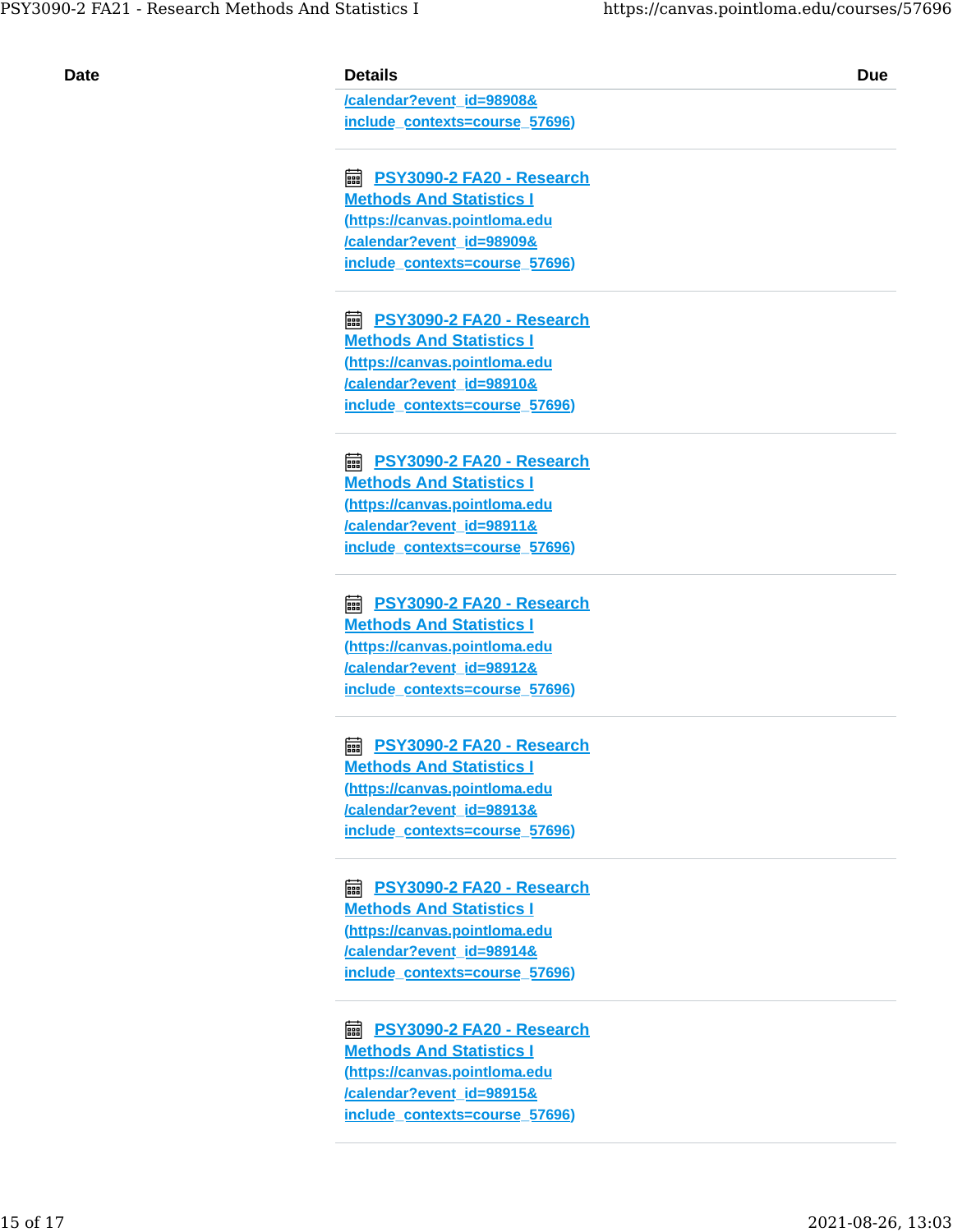**[PSY3090-2 FA20 - Research](https://canvas.pointloma.edu/calendar?event_id=98916&include_contexts=course_57696) [Methods And Statistics I](https://canvas.pointloma.edu/calendar?event_id=98916&include_contexts=course_57696) [\(https://canvas.pointloma.edu](https://canvas.pointloma.edu/calendar?event_id=98916&include_contexts=course_57696) [/calendar?event\\_id=98916&](https://canvas.pointloma.edu/calendar?event_id=98916&include_contexts=course_57696) [include\\_contexts=course\\_57696\)](https://canvas.pointloma.edu/calendar?event_id=98916&include_contexts=course_57696)**

 **[PSY3090-2 FA20 - Research](https://canvas.pointloma.edu/calendar?event_id=98917&include_contexts=course_57696) [Methods And Statistics I](https://canvas.pointloma.edu/calendar?event_id=98917&include_contexts=course_57696) [\(https://canvas.pointloma.edu](https://canvas.pointloma.edu/calendar?event_id=98917&include_contexts=course_57696) [/calendar?event\\_id=98917&](https://canvas.pointloma.edu/calendar?event_id=98917&include_contexts=course_57696) [include\\_contexts=course\\_57696\)](https://canvas.pointloma.edu/calendar?event_id=98917&include_contexts=course_57696)**

 **[PSY3090-2 FA20 - Research](https://canvas.pointloma.edu/calendar?event_id=98918&include_contexts=course_57696) [Methods And Statistics I](https://canvas.pointloma.edu/calendar?event_id=98918&include_contexts=course_57696) [\(https://canvas.pointloma.edu](https://canvas.pointloma.edu/calendar?event_id=98918&include_contexts=course_57696) [/calendar?event\\_id=98918&](https://canvas.pointloma.edu/calendar?event_id=98918&include_contexts=course_57696) [include\\_contexts=course\\_57696\)](https://canvas.pointloma.edu/calendar?event_id=98918&include_contexts=course_57696)**

 **[PSY3090-2 FA20 - Research](https://canvas.pointloma.edu/calendar?event_id=98919&include_contexts=course_57696) [Methods And Statistics I](https://canvas.pointloma.edu/calendar?event_id=98919&include_contexts=course_57696) [\(https://canvas.pointloma.edu](https://canvas.pointloma.edu/calendar?event_id=98919&include_contexts=course_57696) [/calendar?event\\_id=98919&](https://canvas.pointloma.edu/calendar?event_id=98919&include_contexts=course_57696) [include\\_contexts=course\\_57696\)](https://canvas.pointloma.edu/calendar?event_id=98919&include_contexts=course_57696)**

 **[PSY3090-2 FA20 - Research](https://canvas.pointloma.edu/calendar?event_id=98920&include_contexts=course_57696) [Methods And Statistics I](https://canvas.pointloma.edu/calendar?event_id=98920&include_contexts=course_57696) [\(https://canvas.pointloma.edu](https://canvas.pointloma.edu/calendar?event_id=98920&include_contexts=course_57696) [/calendar?event\\_id=98920&](https://canvas.pointloma.edu/calendar?event_id=98920&include_contexts=course_57696) [include\\_contexts=course\\_57696\)](https://canvas.pointloma.edu/calendar?event_id=98920&include_contexts=course_57696)**

 **[PSY3090-2 FA20 - Research](https://canvas.pointloma.edu/calendar?event_id=98921&include_contexts=course_57696) [Methods And Statistics I](https://canvas.pointloma.edu/calendar?event_id=98921&include_contexts=course_57696) [\(https://canvas.pointloma.edu](https://canvas.pointloma.edu/calendar?event_id=98921&include_contexts=course_57696) [/calendar?event\\_id=98921&](https://canvas.pointloma.edu/calendar?event_id=98921&include_contexts=course_57696) [include\\_contexts=course\\_57696\)](https://canvas.pointloma.edu/calendar?event_id=98921&include_contexts=course_57696)**

 **[PSY3090-2 FA20 - Research](https://canvas.pointloma.edu/calendar?event_id=98922&include_contexts=course_57696) [Methods And Statistics I](https://canvas.pointloma.edu/calendar?event_id=98922&include_contexts=course_57696) [\(https://canvas.pointloma.edu](https://canvas.pointloma.edu/calendar?event_id=98922&include_contexts=course_57696) [/calendar?event\\_id=98922&](https://canvas.pointloma.edu/calendar?event_id=98922&include_contexts=course_57696) [include\\_contexts=course\\_57696\)](https://canvas.pointloma.edu/calendar?event_id=98922&include_contexts=course_57696)**

 **[PSY3090-2 FA20 - Research](https://canvas.pointloma.edu/calendar?event_id=98923&include_contexts=course_57696) [Methods And Statistics I](https://canvas.pointloma.edu/calendar?event_id=98923&include_contexts=course_57696) [\(https://canvas.pointloma.edu](https://canvas.pointloma.edu/calendar?event_id=98923&include_contexts=course_57696)**